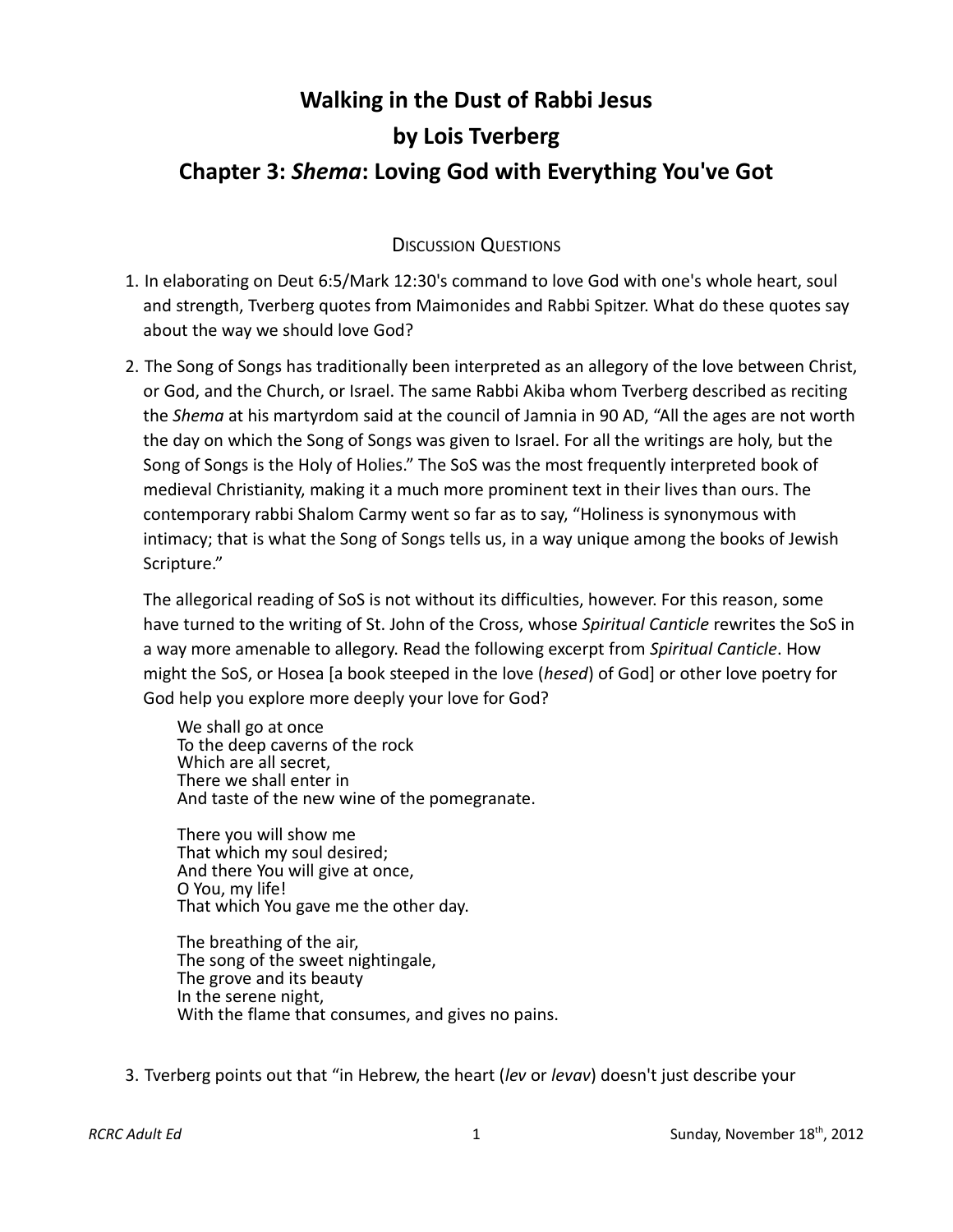emotions; it also refers to your mind and thoughts as well" (46). As an example of this mental devotion to God she points to Orthodox rabbis' memorization of the Talmud and Scripture. This is in keeping with Jesus' command for true disciples to "remain" (*meno*: abide, continue, remain) in his word (John 8:31).

Scripture memorization is a tradition in various parts of the church as well. William Wilberforce recited Psalm 119 while walking from his home to Parliament. One modern believer, who has memorized Philippians and 1 Timothy was asked how he accomplishes this. He responded that each day he simply recites what he's memorized so far, then adds a verse, remaining with that verse until it too is memorized.

How have you employed Scripture memorization? Have you found it useful? Is this really an important component of loving God with your mind?

 4. Jesus employed Scripture memorization when engaging in spiritual warfare with the devil in the wilderness. In this way, Scripture memorized as an act of loving devotion to God and discipleship in following Jesus serves as a primary defense in spiritual warfare, in identifying the lies of the enemy. Dennis McCallum writes of this,

According to studies... the average evangelical's knowledge of Scripture today is negligible. As our popular churches continue to offer entertainment and light topical teaching geared tot he lowest common denominator, the penalty is that Christians are not learning the Bible adequately. Most longstanding Christians today know some Bible stories and often a few pet proof-texts, but little more. Most don't even know basic Christian doctrine, and few could declare to you the truth in the midst of spiritual battle. To know what God says about your situation or the concept with which you're dealing,you have the learn the Bible at a much deeper level than most Christians in the west have done. (*Satan and his Kingdom*, 100)

- (a) Satan is described in Scripture as the "accuser of the brethren" for his attacks with lies and accusations which poison our love for God with resentment and mistrust and undermine our trust in God's love for us. When you experience thoughts accusing you of sins for which you have already confessed and repented of, what verses do you turn to?
- (b) How have you found Scripture memorization useful in repelling the attacks of the enemy or resisting the influence of the world? How might this be seen as a recollection of God's love for us?
- 5. [*Read Paldiel's account of Tadeusz Soroka*.] In trying to understand what might motivate the acts of extreme altruism on the parts of the Gentiles who helped the Jews during the Holocaust, Mordecai Paldiel writes,

We submit that the teachings of *hesed* and *gemilut hasadim* ['Righteous among the Nations'] as all-encompassing, universal principles can help us resolve this enigma. *Hesed*... is an attribute whose origin some Jewish sources trace back to the divine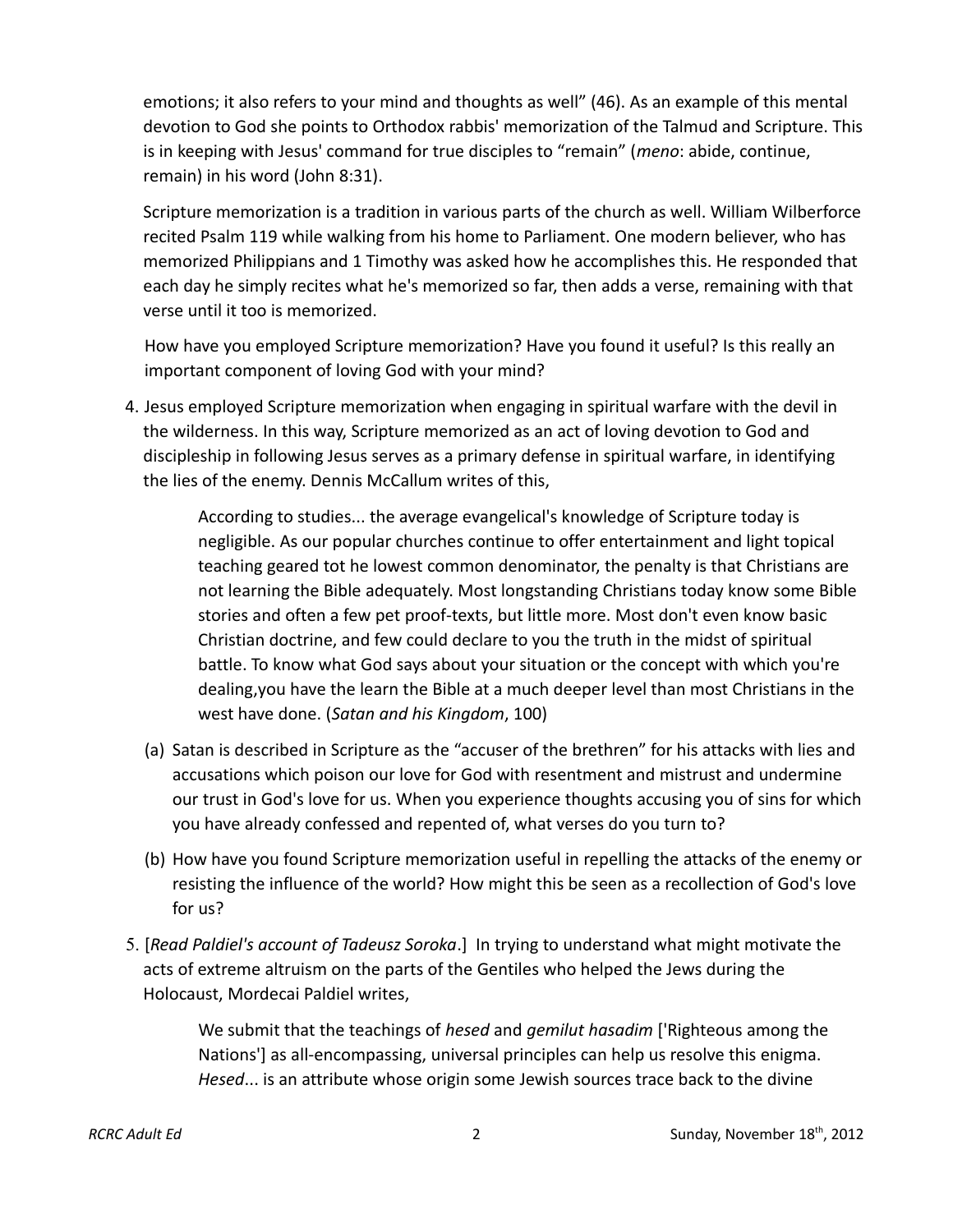person—to the very root cause of Reality and Being. As undiluted and unconditional love, it is the Creator's indispensable gift to life—its medicine and sustaining power. Its presence is not felt in everyday, mundane times, although it is there for life could not subsist without it. In exceptional times, such as the Holocaust, it crystallizes and assumes form for all to behold... $<sup>1</sup>$  $<sup>1</sup>$  $<sup>1</sup>$ </sup>

Tverberg draws upon *hesed* as another way to understand the love commanded in the *Shema*. What distinctive aspect of the love we are to have for the Father and one another does this term add?

 6. The word *me'od* in Deut 6:5 is translated in the NRSV and NASB "might," in the KJV and NIV "strength," in the *Common Jewish Bible* "resources," and in *The Message* "all you've got." The *Jewish Study Bible* echoes Tverberg's second meaning for *me'od*: "While the word's basic meaning is 'might' or 'strength,' it was understood as 'wealth' or 'property' both at the Qumran and in early rabbinic literature."

How does this perspective differ from the common Christian notion, based on the "first-fruits" concept of the OT, that we give the first, best portion of our possessions to God, and use the rest for ourselves (and in fulfillment of our responsibilities)? How does Tverberg explain love of God with "all our increase"?

 7. While the greatest example of Christian love is found in Jesus, perhaps the most eloquent description of it is in 1 Corinthians 13:4-8a:

> Love is patient; love is kind; love is not envious or boastful or arrogant or rude. It does not insist on its own way; it is not irritable or resentful; it does not rejoice in wrongdoing, but rejoices in the truth. It bears all things, believes all things, hopes all things, endures all things. Love never ends.

What elements of this can be applied to our love of God?

Ω

*Fun fact*: Many first-century rabbis took the command to obey one's parents as the greatest of the commandments. (Keener's commentary on Matthew, p. 530.)

<span id="page-2-0"></span><sup>1</sup> "*Hesed* and the Holocaust," *Journal of Ecumenical Studies* **23** (1986), 90.